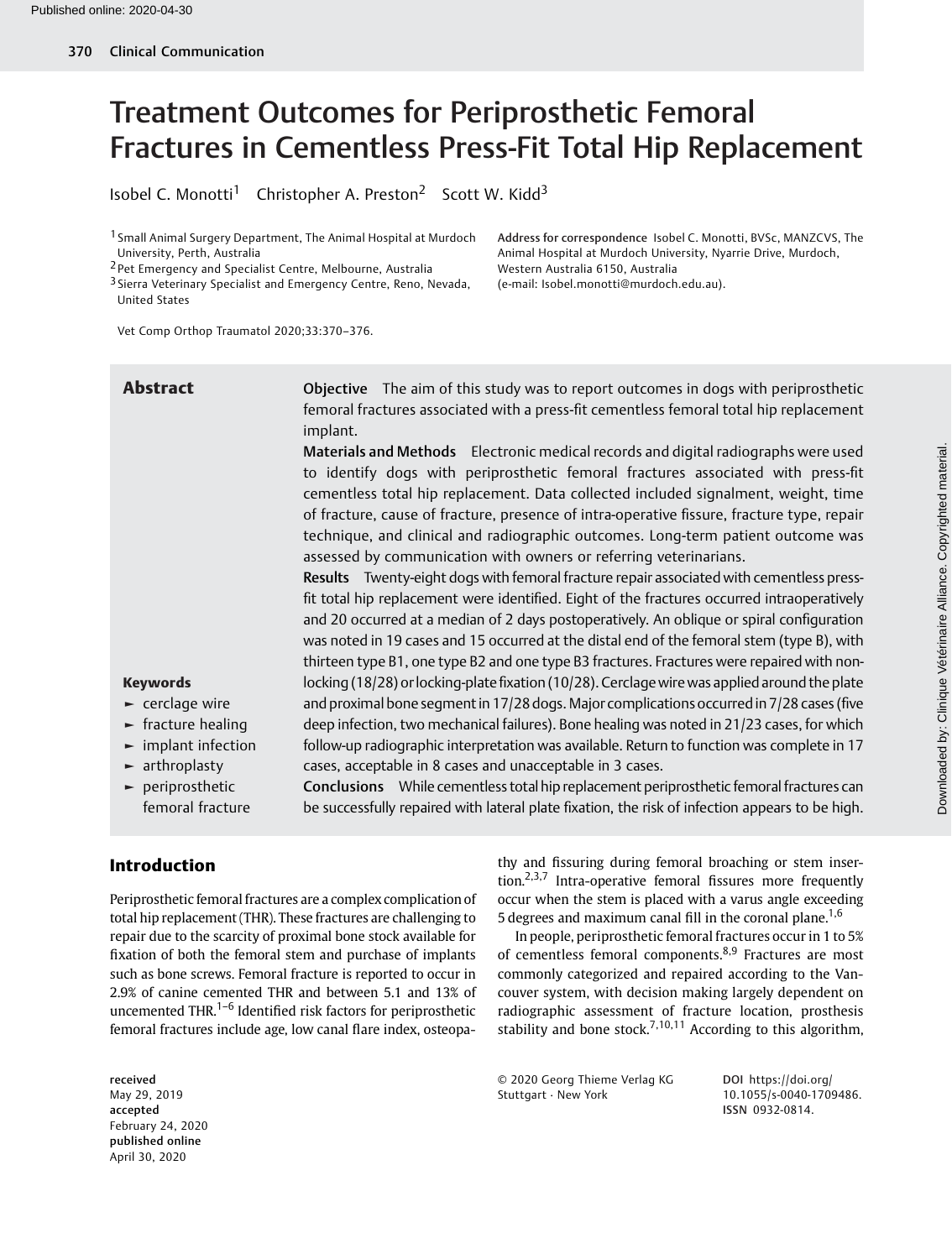open reduction and internal fixation or minimally invasive percutaneous osteosynthesis is recommended for type B1 and C fractures, where the femoral stem is stable.<sup>7</sup> Revision arthroplasty with insertion of a long femoral stem and a cortical bone graft in addition to open reduction and internal fixation is recommended for type B2 and B3 fractures with an unstable stem. $^{7,8}$  The Coventry treatment algorithm also considers signs of pre-existing implant instability ('unhappy hips') such as deteriorating pain, mobility and atraumatic fracture formation as additional indicators for implant revision.<sup>8</sup>

Biomechanical studies have compared various repair constructs using cerclage wire, bone screws, cables, struts, compression and locking lateral plates as well as double plating.<sup>12</sup> Fracture fixation using a lateral bone plate, proximal unicortical and distal bicortical screws as well as proximal cables or cerclage is themost stable construct for periprosthetic femoral fracture repair when the bone is healthy.<sup>12–14</sup> Placement of a plate with proximal unicortical screws alone provides inadequate stability.<sup>15</sup> However, the combination of cables or cerclage wires around the bone and plate improves torsional stability and may prevent proximal screw pull-out.<sup>13,16</sup>

Reports of clinical outcome of cementless periprosthetic femoral fracture repair in the veterinary literature are relatively scarce, with most work focusing on the incidence of and risk factors for such fractures. Successful treatment of periprosthetic femoral fractures has been reported in five of six dogs using a string-of-pearls (SOP) locking plate and fracture healing has been observed within 6 to 10 weeks of fracture repair with application of a dynamic compression plate (DCP) and/or cerclage wire for cemented periprosthetic femoral fractures. $2,4$  The recent use of a cerclage cable-plate system has also been described for the successful stabilization of a periprosthetic femoral fracture in a dog with limited bone stock.<sup>17</sup>

The aims of this study were to describe treatment options and clinical outcomes of dogs with periprosthetic femoral fracture associated with cementless THR.

# Materials and Methods

Electronic medical records and digital radiographs for dogs that developed an intra- or postoperative femoral fracture with a press-fit cementless THR (BioMedtrix Inc., Whippany, New Jersey, United States) between January 2006 and March 2019 were reviewed. Dogs were included if complete medical records were available and if recheck radiographs were performed at least 6 weeks after surgery. Dogs were excluded if the fracture was related to stem explantation. A periprosthetic fracture was defined as a displaced fracture of the femur that occurred during the total hip procedure or in the postoperative period. Non-displaced fissures repaired intraoperatively with cerclage wire alone were not included. Information collected included patient signalment, body weight, time of fracture occurrence, fracture location and conformation, presence of intra-operative fissure formation, fracture repair method as well as any intra- and postoperative complications.

Long-term outcome, at least 6 months following repair, was assessed by telephone interviews between the authors and the owner or via communication with the referring veterinarian. Clinical outcome was assigned using previously described criteria.<sup>18</sup>

### Fracture Repair Procedure

All fracture repair procedures were performed by the same surgeon (CAP). Dogs were pre-medicated and anaesthetized using a standardized protocol which included pre- and postoperative opiate analgesia and postoperative non-steroidal antiinflammatory medications. Regional anaesthesia was achieved with epidural injection of morphine (0.2 mg/kg) and bupivacaine 0.5% (0.1 mg/kg). Perioperative antibiotic medications (cephazolin, 22 mg/kg intravenous) were administered at induction and then every 90 minutes throughout the procedure.

In all cases, a double layer impervious surgical stockinette was sutured to the dermis following the skin incisions (Cardinal Health Inc., Dublin, Ohio, United States). For postoperative fractures, patients were placed in lateral recumbency and a routine lateral approach was made to the fracture site, with separation of the biceps femoris and vastus lateralis muscles.<sup>19</sup> The hip was not approached, if possible. For intra-operative fractures, the surgical approach was extended distally to the patella. The fracture site was assessed for communicating fissures and the femoral stem was assessed for stability before the fracture was reduced with bone holding forceps. Fractures were repaired using either a locking (SOP; Orthomed Pty Ltd, Mandurah, Western Australia or locking compression plate [LCP], VOI, Augustine, Florida, United States) or non-locking plate (DCP; VOI, Augustine, Florida, United States) placed in a neutralization conformation. When cerclage wires were used, they were either placed around the bone in a conventional manner across spiral or long oblique fractures or placed around the bone and plate where the wire engaged the plate through an empty screw hole. A twist configurationwas used in all cerclage wires. The chosen plate was contoured over the lateral aspect of the greater trochanter of the femur to allow placement of at least two bicortical screws in the greater trochanter, angled slightly distomedially to maximize bone purchase. Care was taken to ensure the screws did not contact the shoulder of the stem. The plate extended distally to the supracondylar region and was secured with bicortical screws. The surgical site was liberally lavaged and the hip assessed for stability before routine closure was performed with imbrication of the fascia lata.

Animals were discharged with a 5-day course of oral cephalexin (22 mg/kg PO BID) and a non-steroidal anti-inflammatory medication. Postoperative care consisted of 6 weeks of cage confinement. Dogs were assessed at 2 weeks for suture removal and again at 6 weeks for re-check radiographs. Radiographs were assessed for implant stability and fracture healing.

# Results

### Demographics

A total of 347 THR were performed using a cementless press-fit stem during the study period. Thirty displaced periprosthetic femoral fractures were identified and 28 of these cases met the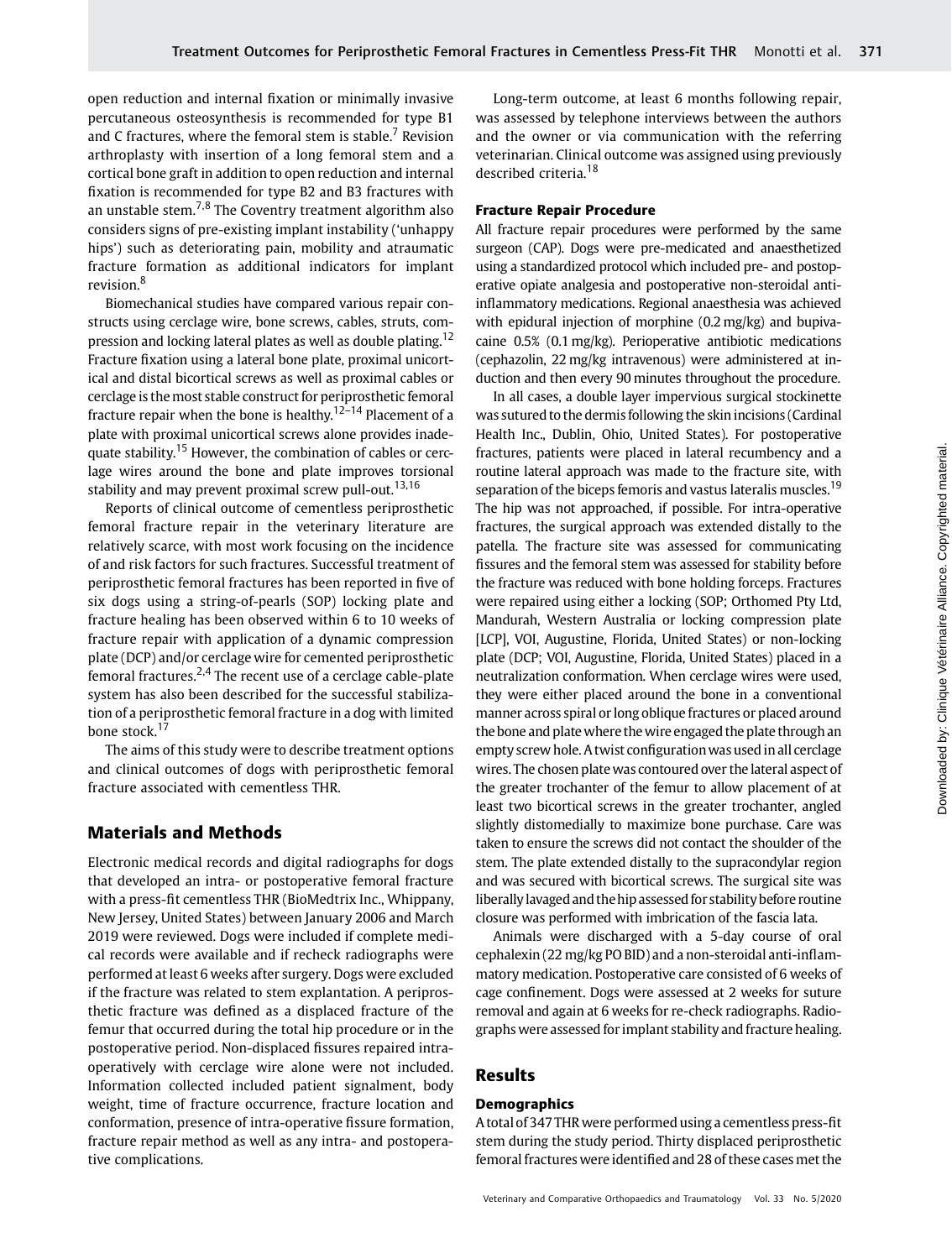inclusion criteria for the study. Seventy-five intra-operative fissures (21.6%) were recorded in this population, with thirteen of these propagating to displaced fractures (17.3%) requiring revision surgery. Results are summarized in ►Appendix Table A (online only).

The population consisted of five Golden Retrievers, three Border Collies, three Labrador Retrievers, two Rough Collies, two Staffordshire Bull Terriers, two German Shepherds and one each of Rhodesian Ridgeback, Rottweiler, Airedale Terrier, Standard Poodle, Pug, Heeler, Beagle, Samoyed, Russian Terrier, English Setter and cross breed. The median age at the time of surgery was 6 years and 1 month (range, 5 months to 10 years). The median body weight was 26.0 kg (range, 9.1– 58 kg). All dogs were implanted with a press-fit cementless stem (BFX, BioMedtrix Inc., Whippany, New Jersey, United States). Twenty collarless and eight collared femoral stems were implanted. Thirteen of the stems had a titanium mesh coating and the other 15 had a cobalt chrome beaded coating. Fourteen THR were performed on the left side. In four dogs, the fracture occurred during their second THR.

Twenty of the fractures occurred in the postoperative period with a median time of 2.5 days between surgery and fracture (range, 1–45 days). Two dogs had reported trauma (a fall) as an inciting cause of fracture 7 and 16 days after surgery and two sustained a fracture after over-activity (16 and 13 days postoperatively). Four dogs had a median varus stem malposition of 4.7 degrees (range, 2.9–6.4 degrees). Thirteen of the postoperative fracture cases had developed fissures at the time of THR, all of which were stabilized with a median of two cerclage wires at the time of surgery (range, 1–3 wires). One dog developed a fracture due to stem subsidence 3 days after surgery, without prior fissure identification.

Eight of the fractures occurred intra-operatively. Two were sustained during broaching, one during impaction of the stem, one during external rotation of the femur prior to transection of the ligament of the head of the femur, two during reduction of the hip and two of unknown cause.

#### Fracture Classification and Repair

A majority of the postoperative fractures occurred in the femoral diaphysis, adjacent to the stem tip (type B, 13/20). Two of these diaphyseal fractures also included displacement of the greater trochanter. The stabilization of the greater trochanter fractures was incorporated into the repair of the type B fracture, with a bone plate and cerclage wires and were not managed as independent fractures.

The stem was stable in eleven fractures (type B1) and unstable in two postoperative fractures (one type B2 and one type B3). Seven of 20 postoperative fractures occurred distal to the femoral stem (type C). A majority of the postoperative fractures had an oblique conformation (13/20). Spiral (3/20), transverse (2/20), comminuted (1/20) and one unknown configuration were also noted. All of the intraoperative fractures were located in the femoral diaphysis. Reported fracture configurations included spiral (3/8), comminuted (4/8) and one unspecified configuration.

A standard lateral approach was made to the femur for repair of postoperative fractures and the joint was not

disturbed. Stem stability was assessed via the fracture and unstable stems were retracted to allow reduction in the fracture before replacement of the stem and further stabilization with application of the bone plate. A median of three screws was placed in the greater trochanter (range, 2–4) and a median of two cerclage wires (range, 1–2) was placed around the proximal femur and plate at the time of primary repair in 17/28 dogs. Additional cerclage wires were placed around the bone and mid-section of the plate. A median of six (range, 3–10) distal, bicortical screws were placed. Thirteen of the postoperative fractures were repaired with a nonlocking plate construct and seven with an SOP locking plate. Five of the intraoperative fractures were stabilized with a non-locking plate and three with a locking plate construct  $(2 SOP, 1 LCP)$  ( $\sim$ Fig. 1).

#### Radiographic Assessment

Radiographic evaluation revealed good fracture apposition and alignment following surgical repair. Radiographs, taken at a median of 67 days (range, 41–1633 days) after repair, were available for interpretation in 23/27 dogs that survived to follow-up. Radiographic fracture union was evident in 21/23 of these cases, with good progression to fracture healing with callus formation evident in one dog (case 11) and non-union reported in one case (case 20).

#### Complications and Postoperative Outcome

Seven dogs had a major complication associated with femoral fracture. Loss of proximal screw fixation occurred in two cases (cases, 20 and 24) ( $\blacktriangleright$  Fig. 2). For case 24, proximal screw pull-out was initially managed with re-placement of longer, trochanteric screws and two cerclage wires over the proximal plate and bone. Plate breakage occurred 57 days postrevision and was repaired with a non-locking plate and four proximal cerclage wires around the plate and bone. The dog was ambulating well; however, the dog was euthanatized due to an oesophageal stricture before osseous union was confirmed. Explantation of the plate and cerclage wire was performed 30 months after repair in case 20 due to chronic lameness and pain attributed to proximal screw pull-out. Amputation was performed 1 month later due to stem instability and fracture non-union.

Five dogs (17.9%) developed deep/implant infections. One dog was managed with amputation, two had the plate and cerclage wires explanted, one was euthanatized and one was managed with a long course of oral amoxycillinclavulanate when explantation was declined. The removed implants cultured positive for Enterobacter aerogenes (case 27) and a coagulase-negative Staphylococcus (case 20). One dog (case 10) had the implant removed 2 years following repair to manage a draining sinus and suspected deep infection; however, culture results of the implants were negative.

Subsidence occurred in four cases with retained BFX stems after fracture repair with a median subsidence of 5.75 mm (range, 2.0–9.0 mm) All of the dogs with post-repair subsidence had non-collared stems. One case of subsidence was noted secondary to suspected infection (case 10). Case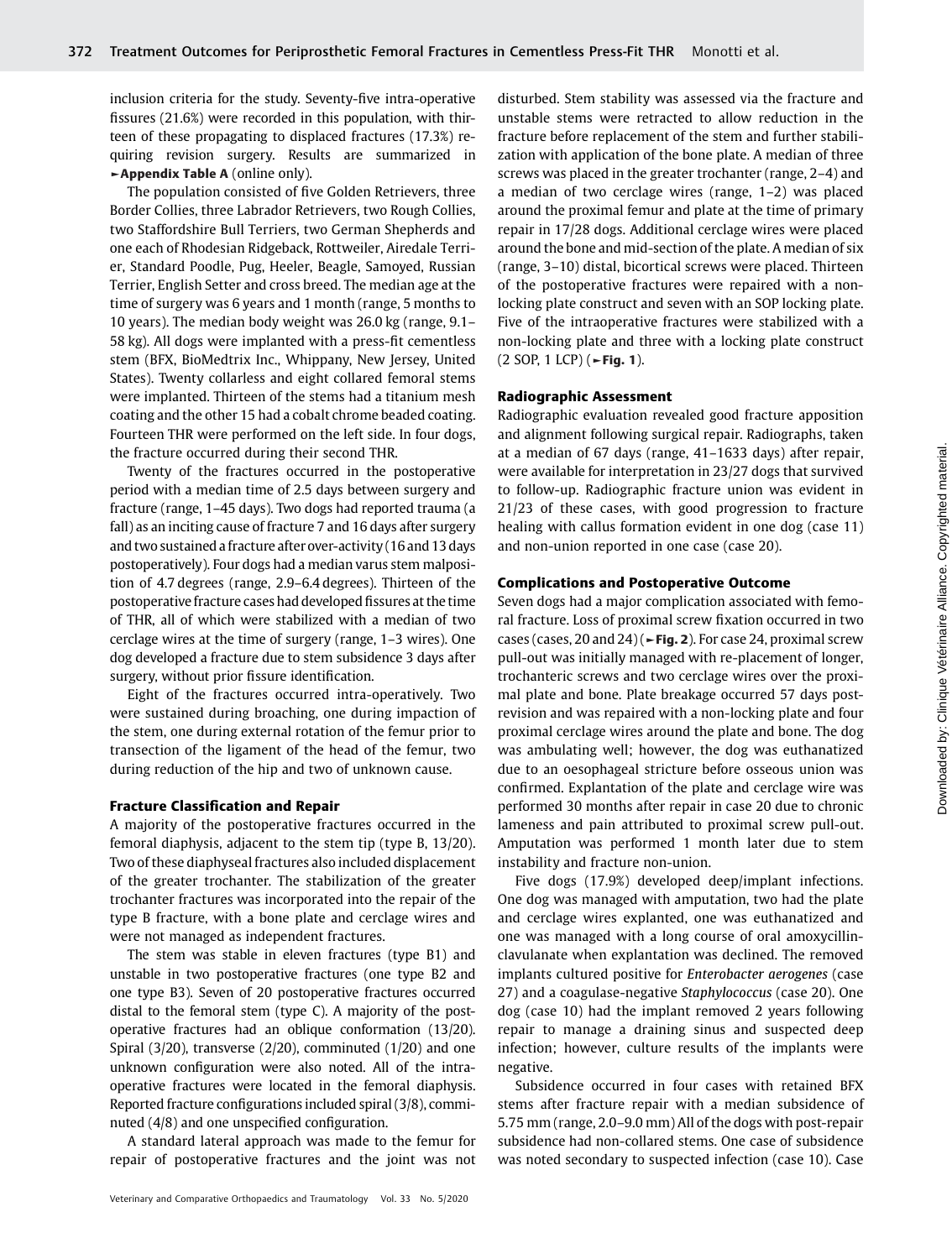

Fig. 1 Examples of a locking (string of pearls) construct (A) and a non-locking (dynamic compression plate) construct (B) for repair of periprosthetic femoral fractures with the addition of cerclage wires around the proximal plate and bone.

14 was revised with a cemented stem (Biomedrix Inc. Whippany, New Jersey, United States) after 9.0 mm subsidence resulted in ventral luxation. Subsidence had no clinical effect in the other two cases. Two dogs developed a superficial infection (minor complication). Telephone interviews with owners or referring veterinarians were available for all 28 cases with a median follow-up time of 1,298 days (range, 74–3992 days). One case was lost to long-term follow-up due to re-homing. Full function was achieved in seventeen dogs, an acceptable function regained in eight dogs and an unacceptable outcome was reported in three dogs.

# **Discussion**

This study demonstrates that acceptable long-term clinical outcomes and complete bone healing can be achieved with

press-fit cementless periprosthetic femoral fractures treated with a lateral bone plate and proximal cerclage wires. The findings of this study are consistent with previous veterinary reports.2,4,17

The incidence of femoral fracture (8.6%) is similar to previous reports for cementless THR in dogs $^{1,3}$  All fractures occurred within 6 weeks of surgery, before the expected time of osseointegration and is consistent with previous reports for cementless periprosthetic femoral fractures.<sup>3,20,21</sup> Femoral fracture was not a long-term complication in this study; however, it has been reported to occur up to 2,196 days postoperatively for cemented prostheses, indicating that effective osteointegration should protect against this complication.<sup>2</sup>

A non-locking, plate was used in the majority of cases (18/28) with a median of three screws placed in the greater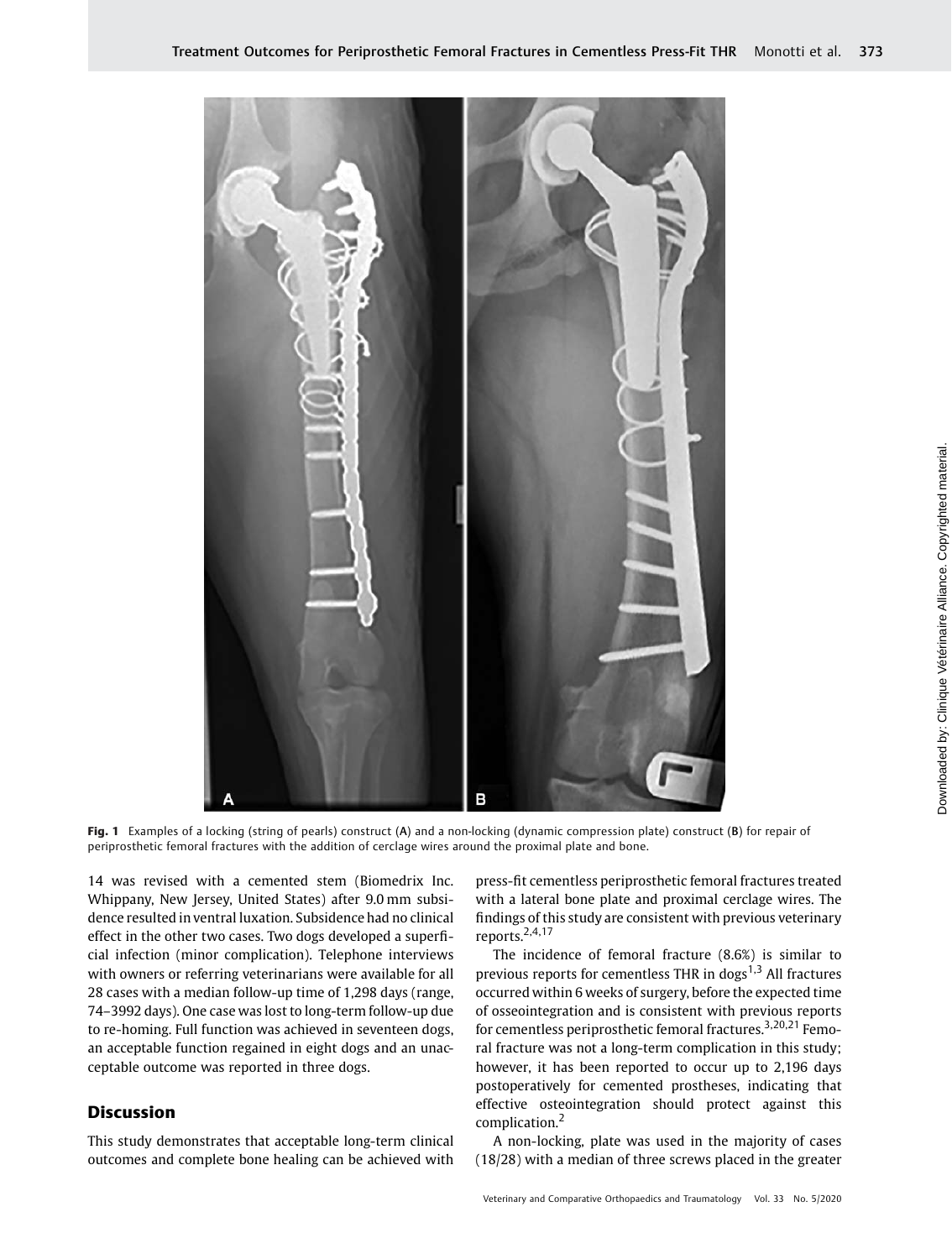

Fig. 2 Implant failure via proximal screw pull-out without the addition of cerclage wires around a string of pearls plate (A), cyclic plate failure (B) with preservation of the proximal screws and cerclage wires. Final revision included the placement of a non-locking dynamic compression plate and cerclage wires (C).

trochanter, proximal to the stem. The placement of these screws in the greater trochanter is integral to the stability and success of the fracture repair. Biomechanical evaluation of periprosthetic fracture repair in human models has shown that lateral plating with proximal unicortical screws had the best stability in axial compression; bending and torsion until failure by proximal screw pull-out.<sup>13</sup> This has not been assessed in canine models.

No difference was noted in clinical outcome or fracture healing between non-locking or locking constructs in this study. The potential benefits of SOP for repair of periprosthetic fractures have been described and largely relate to angular stability, increased screw pull-out strength and improved periosteal blood supply.<sup>4</sup> The benefit of using a non-locking system for the treatment of these fractures is the ability to direct bone screws in an orientation to maximize bone purchase in the presence of the femoral stem, particularly in the greater trochanter. The use of non-locking plates has been successfully described in 17 dogs with cemented THR, without complication.<sup>2</sup> In people, higher implant failure and non-union rates are reported for locking plate repairs of type B1 fractures, when compared with compression plating techniques. This may be due to alteration in strain at the fracture site and reduced fracture compression.<sup>22</sup>

The length of the femoral plate is an important aspect of repair. In people, application of a bone plate that extends from the greater trochanter to the femoral condyles around a stable stem is recommended and is associated with lower instances of implant failure and non-union compared with

shorter-plate repairs.<sup>22</sup> This was achieved in all repairs in this series.

The only case of catastrophic implant failure (SOP plate) was attributed to cyclic fatigue. Proximal screw pull-out occurred in two cases, one with an SOP plate and one with non-locking plate. The application of secondary stabilizers in the form of cerclage wire or cables placed around the proximal aspect of the plate and greater trochanter and secured through the plate holes has been proposed to prevent screw pull-out and was successful in preventing recurrence of this complication in the case that had revision surgery. $4,13$ 

In people, multifilament cables are generally used instead of cerclage wires as cables have greater interfragmentary compression and frictional resistance than orthopaedic wire and are also less likely to crush osteoporotic trochanteric bone.14,23 Biomechanical in vitro studies have shown that the addition of a cable cerclage doubles the stability of unicortical screw and plate constructs.<sup>14</sup> The biomechanical benefits of secondary stabilization with the use of a cableplate construct following screw pull-out have been reported in one dog. $17$ 

Prevention of periprosthetic femoral fractures is largely achieved by avoiding reported risk factors, taking care to prevent fissures forming during femoral preparation and stem impaction and placing the stem in a neutral orientation.6,24 The decision to implant a cementless THR stem in this study was based on patient selection and was not applied universally to all cases. The use of cemented THR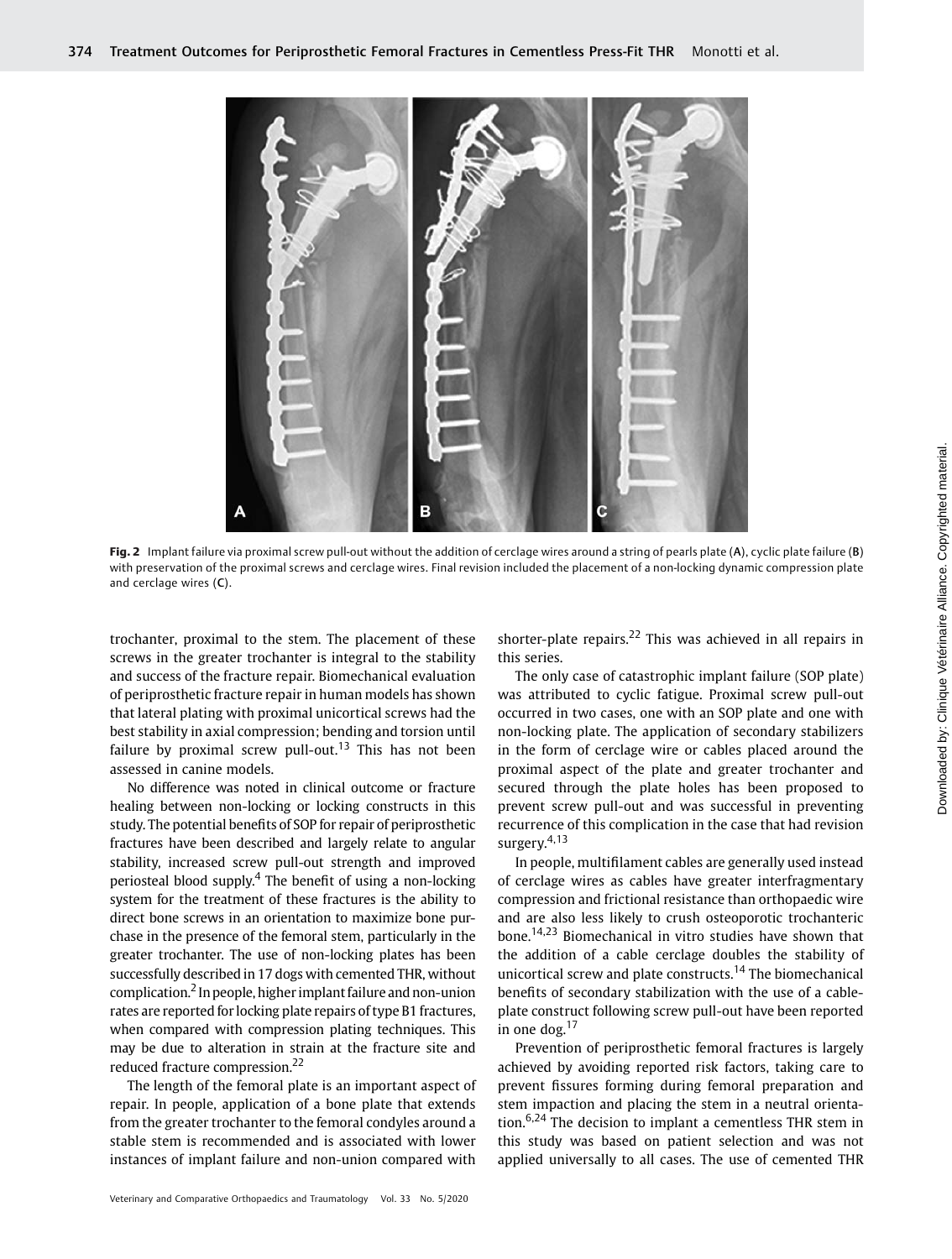stems should be considered in cases at risk of fracture to mitigate the incidence of this complication.

During reaming or broaching, the medial calcar region is watched closely for fissure formation; however, the depth of preparation in the femur is not necessarily monitored as closely. Tensile hoop strains of 125% are generated in the proximal femur during impaction of the press-fit stem and elevated tension may remain in the proximal femur if large stems are impacted when the isthmus has been underreamed.<sup>25</sup> Similarly, the creation of unrecognized, longitudinal fractures in the femoral cortex of dogs has been demonstrated when the medulla is prepared with a rasp 0.5 mm smaller than the inserted stem, leading to fracture formation within 1 week after surgery.<sup>26</sup> The median time to fracture after THR in this study was 2 days and many of these fractures may have propagated from undetected fissures caused by under-preparation of the canal.

Sixty-five per cent (13/20) of postoperative fractures had a fissure detected during primary surgery and 13/75 fissures progressed to fracture. Previous reports of femoral fracture occurring despite cerclage stabilization of intra-operative fissures range from 0 to  $45\%$ <sup>1-3</sup> Fissure stabilization with double-loop cerclage has been shown to restore stem stability and increase resistance to subsidence.<sup>27</sup> Stabilization with multiple cerclage wires placed at least 1 cm distal to the fissure has been recommended to protect against fracture propagation and the use of one to two cerclage wires in this study may not have addressed the most distal extent of the fissures in some cases.<sup>2,27</sup> In vivo studies have also shown reduced bone ingrowth at 6 weeks around cerclaged fissures that could contribute to implant micromotion and fracture propagation and cases with intraoperative fissure formation should be closely monitored for signs of implant instability in the early postoperative period.<sup>28</sup>

Eleven postoperative fractures were treated as type B1 fractures; however, undetected stem instability may have been present at the time of repair with subsidence noted post-fracture repair in four cases with retained non-augmented BFX stems. Assessing stem stability at the time of fracture repair can be challenging, as implant loosening may not be clearly apparent on radiographs nor easily determined by manipulation of the stem through the fracture gap.<sup>8</sup> In people, type B1 fractures have a 13% incidence of non-union and implant failure due to undetected stem instability and as a result, some surgeons have recommended treating femoral stems as unstable until proven otherwise.<sup>29</sup> Suspicion of stem instability should be high in cases where fracture has occurred beyond the time of expected osteointegration or with minimal trauma.

Major postoperative complications related to the periprosthetic femoral fractures occurred in 7/28 dogs. This is similar to previous reports of periprosthetic femoral fracture repair in dogs. $4$  Deep/implant infections occurred in 5/28 dogs. Three deep infections developed after a second or third surgery, increasing the risk of subsequent infection.<sup>30,31</sup> Although this infection rate is higher than those reported for index THR, deep surgical site infection rates between 4.4 and 25% are reported in people treated for periprosthetic femoral fractures.<sup>32-35</sup> Possible explanations for the high infection rate could be due to the development of resistance to prophylactically administered cephalexin, extensive soft tissue dissection, prolonged surgical time, fracture associated trauma to surrounding tissues or the presence of preexisting implants.<sup>30,35</sup> Femoral fracture revision was performed without entering the hip and with a stitched-in impervious stockinettes to minimize prosthesis infection. Collection of exit cultures for revision procedures may be beneficial in these higher risk cases.

Explantation with retention of the prosthesis was successful in two dogs with deep infection but failed to resolve chronic lameness in one dog with proximal screw pull-out, stem instability and fracture non-union. Fracture non-union is reported in 3 to 9% of people with periprosthetic femoral fractures and 73% are successfully managed with a single revision procedure using orthogonal bone plating, cancellous bone graft placement and stem retention.<sup>36</sup> Radiographs should be carefully evaluated for evidence of stem instability before explantation and stem revision or amputation considered in these challenging cases.

Limitations of this study are largely related to its retrospective nature and mild variations in fracture repair techniques between cases. It is not possible to make direct comparisons between plate suitability for the treatment of periprosthetic femoral fractures or to formulate specific guidelines for the treatment of these fractures, only to report the outcomes of the dogs in this series.

Periprosthetic femoral fractures can be a devastating complication of cementless THR. The findings of this study show that an excellent or good clinical outcome with bone union can be achieved in a majority of cases that are stabilized with a lateral plate with proximal screws placed in the greater trochanter and secondary cerclage wires.

#### Authors' Contributions

Isobel C. Monotti and Christopher A. Preston contributed to conception of study, study design, acquisition of data and data analysis and interpretation. Scott W. Kidd contributed to acquisition of data and data analysis and interpretation. All authors drafted, revised and approved the submitted manuscript.

Conflict of Interest None declared.

Funding None.

# References

- 1 Kidd SW, Preston CA, Moore GE. Complications of porous-coated press-fit cementless total hip replacement in dogs. Vet Comp Orthop Traumatol 2016;29(05):402–408
- 2 Liska WD. Femur fractures associated with canine total hip replacement. Vet Surg 2004;33(02):164–172
- 3 Ganz SM, Jackson J, VanEnkevort B, Vanenkevort B. Risk factors for femoral fracture after canine press-fit cementless total hip arthroplasty. Vet Surg 2010;39(06):688–695